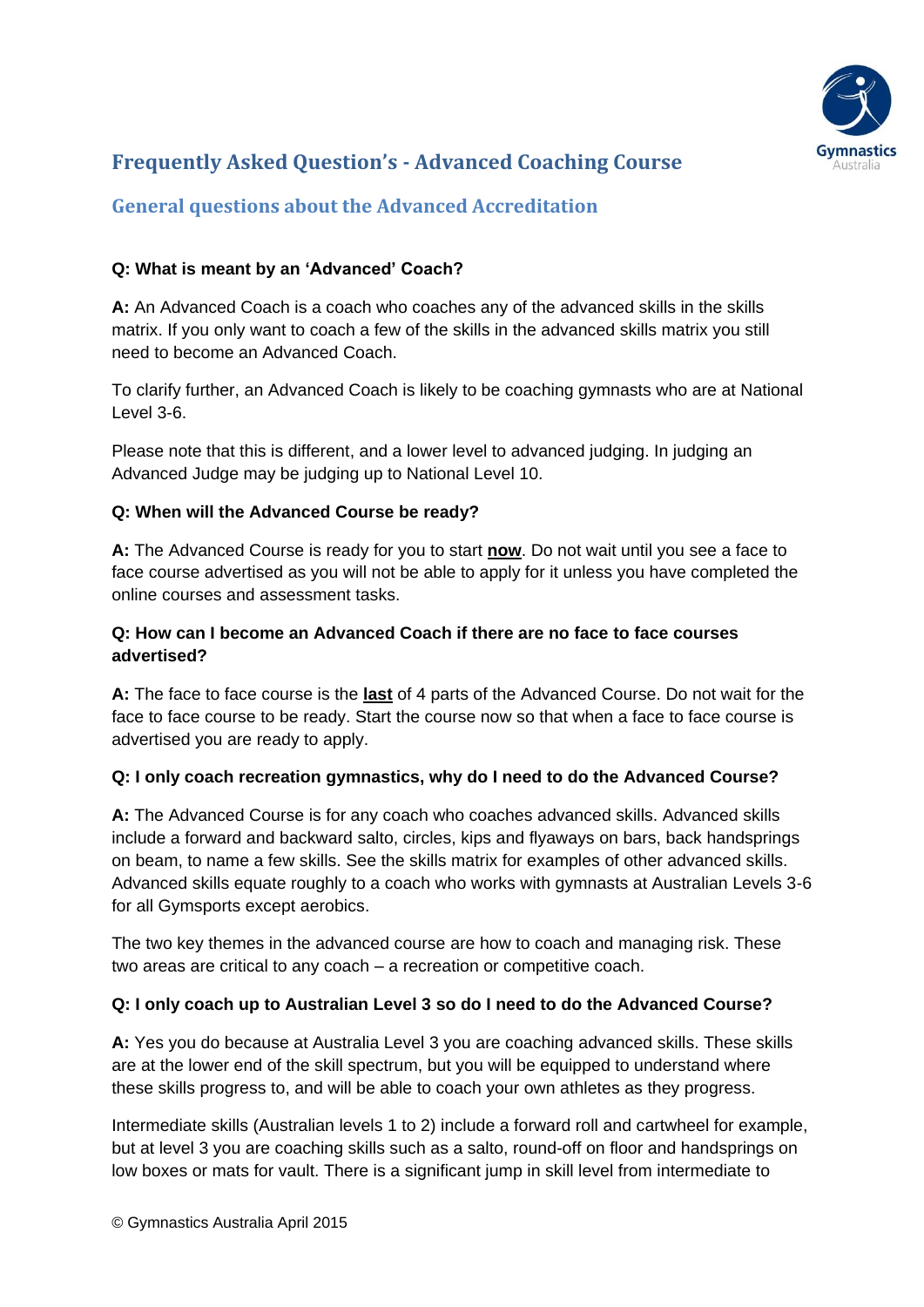

Advanced and with this comes a significant increase in risk of injury to the gymnast and to yourself. The care and welfare of the gymnast is a priority so it is important that GA provide appropriate education to ensure that a coach is appropriately equipped to provide a safe learning environment using best practice techniques.

## **Q: Not all of the Advanced Course is relevant to me, why do I need to complete the full course?**

**A:** There may be parts of the course, particularly in the online courses which are not relevant to you. As an adult learner, it is expected that you will only complete the sections which are relevant to you. For example if you do not coach competitive gymnastics then you can bypass this section.

## **Q: Why can I no longer do a salto bridging workshop?**

The content from the salto bridging workshop has now been integrated within the Advanced Coach Course. Coaching the salto is explained in the online general principles course and incorporated within a broader acrobatics module, in the Advanced Face to Face course.

The salto workshop has served a purpose over the years but is being replaced by a more holistic and comprehensive education program which is critical to coaching all advanced skills and is not isolated to the salto. In the advanced course a coach learns **how** to coach acrobatic skills while managing associated risks which is more appropriate to improving the quality of Gymnastics Australia accredited coaches.

## **Q: Can I complete the course over a period of time?**

**A:** Yes you can. You do however need to complete the online training and assessment tasks before you can go to the face to face training. The face to face training is divided into modules so it is possible to complete 1 of these modules at a time. You will need to discuss this with your State/Territory education coordinator as your options will vary based on availability of courses.

## **Q: I am an Administrator at the Club, where can I find info?**

**A:** There are a number of sources of information to support you:

- The GA website holds most information
	- o [About the Advanced Coach Accreditation](http://www.gymnastics.org.au/page.php?id=1003) [\(Home](http://www.gymnastics.org.au/) » [Get Involved](http://www.gymnastics.org.au/get-involved.html) » [Coaches](http://www.gymnastics.org.au/coaches.html) » [Accreditation by levels](http://www.gymnastics.org.au/coach-accreditation.html) » [Advanced Coach](http://www.gymnastics.org.au/page.php?id=1003)  [Accreditation\)](http://www.gymnastics.org.au/page.php?id=1003)
	- o [Information for Clubs](http://www.gymnastics.org.au/coach-clubs.html) [\(Home](http://www.gymnastics.org.au/) » [Get Involved](http://www.gymnastics.org.au/get-involved.html) » [Coaches](http://www.gymnastics.org.au/coaches.html) » [Information for Clubs\)](http://www.gymnastics.org.au/coach-clubs.html)
	- o [An overview of all accreditations](http://www.gymnastics.org.au/page.php?id=1033) [\(Home](http://www.gymnastics.org.au/) » [Get Involved](http://www.gymnastics.org.au/get-involved.html) » [Coaches](http://www.gymnastics.org.au/coaches.html) » [Accreditation by levels](http://www.gymnastics.org.au/coach-accreditation.html) » [Accreditation](http://www.gymnastics.org.au/page.php?id=1033)  [overview\)](http://www.gymnastics.org.au/page.php?id=1033)
	- o [Information about the face to face courses](https://dl.dropboxusercontent.com/u/78559832/ADV_F2F_Assessment/Advanced_F2F_Coaching_Information.pdf)
	- o [The FAQ document](http://www.gymnastics.org.au/visageimages/Get_Involved/Coaches/Accreditation_by_level/Advanced_Accreditation/FAQ%20Advanced%20Coach%20v3.pdf) [Home](http://www.gymnastics.org.au/) » [Get Involved](http://www.gymnastics.org.au/get-involved.html) » [Coaches](http://www.gymnastics.org.au/coaches.html) » [Accreditation by levels](http://www.gymnastics.org.au/coach-accreditation.html) » [Advanced Coach](http://www.gymnastics.org.au/page.php?id=1003)  [Accreditation](http://www.gymnastics.org.au/page.php?id=1003)
- Your State/Territory Association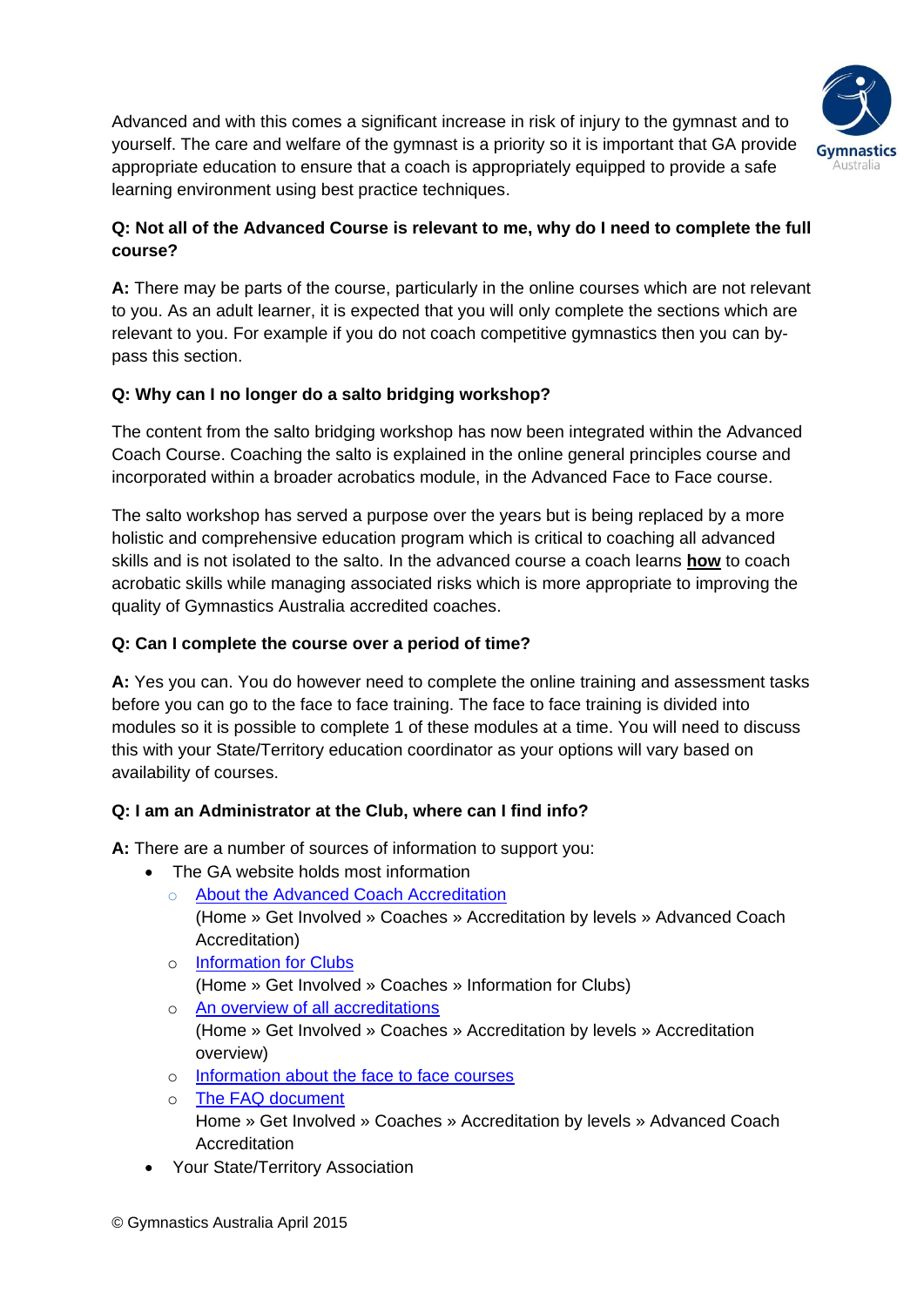# **Specific questions about the Advanced Coach Accreditation**



## **Q: What will I have to do to get my accreditation?**

**A:** To receive an Advanced Coach Accreditation you must be competent in four parts of the course.

- Online Advanced Coaching Principles Course includes workplace activities and assessments
- Online Advanced Gymsport Coaching Course includes workplace activities and assessments
- Apply First Aid (Unit code HLTFA311A) to be arranged by the individual candidate and must be done prior to enrolment in the face to face course
- Gymsport specific face to face course conducted by your state/territory association

More information about the Advanced Course can be found at [www.gymnastics.org.au/](http://www.gymnastics.org.au/) select [Get Involved](http://gymnastics.org.au/get-involved.html) » [Coaches](http://gymnastics.org.au/coaches.html) » [Accreditation by levels](http://gymnastics.org.au/coach-accreditation.html) » [Advanced Coach Accreditation](http://gymnastics.org.au/page.php?id=1003)

Alternatively you can click on the home screen and access the Advanced Coach Accreditation tab on the home page.



### **Q: What does the accreditation allow me to coach?**

**A:** Once you complete all the Advanced Coaches Course components successfully you will be accredited to coach skills within the Advanced skill matrix and other similar skills with equivalent degree of difficulty. Coaches are all required to work within their own level of competency. For more information go to [www.gymnastics.org.au/](http://www.gymnastics.org.au/) and go to Get [Involved/](http://www.gymnastics.org.au/get-involved.html)[Coaches](http://www.gymnastics.org.au/coaches.html) [/Accreditation by levels.](http://www.gymnastics.org.au/coach-accreditation.html)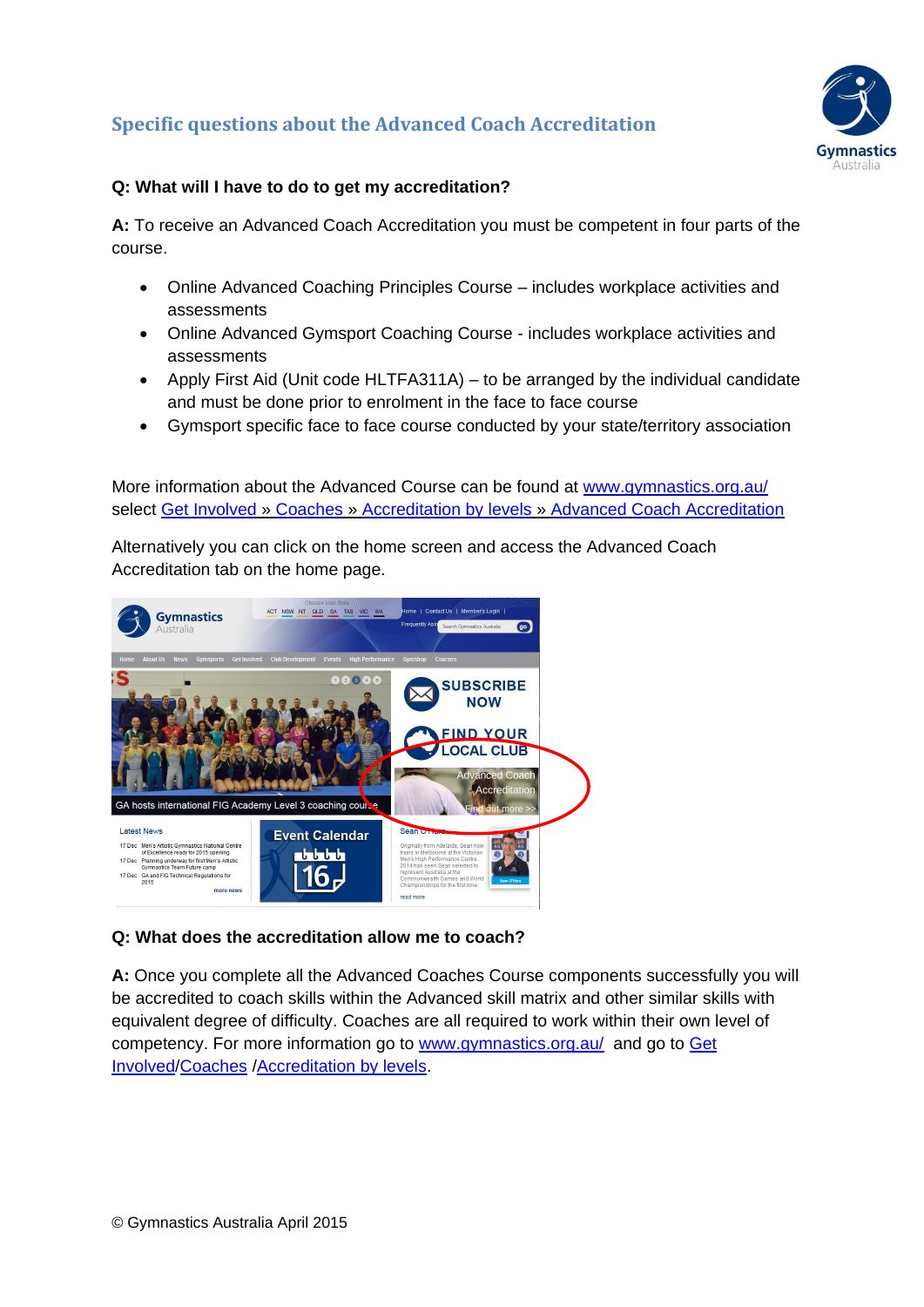

#### **Q: How long will it take to do the course?**

**A:** There are four parts to the Advanced Coaching Accreditation and estimated times are provided:

| <b>Course components</b> |                                                             | <b>Estimated time</b>                  | <b>Where</b>                              |
|--------------------------|-------------------------------------------------------------|----------------------------------------|-------------------------------------------|
|                          | 1. Online Advanced Coaching<br><b>Principles Course</b>     | 6-12 weeks                             | In your own time<br>online and in the gym |
|                          | 2. Online Advanced Gymsport<br><b>Coaching Course</b>       | $2 - 4$ weeks                          | In your own time<br>online and in the gym |
|                          | 3. First Aid Course                                         | 1 day with some pre-<br>course reading | At a face to face<br>course               |
|                          | 4. Gymsport Advanced Face to Face<br><b>Coaching Course</b> | 2 days                                 | At a face to face<br>course               |

The time it will take will vary for each individual. This will depend on:

- your current level of competency
- your previous experience
- availability of a Face to Face Course in your State / Territory
- previously having completed the assessment task. If you are required to submit a task which you have completed previously, for example you may already have an annual plan for your group, then submit this plan; there is no need to repeat this.

An overview of requirements for each course component is provided below. Please note that coaching hours are not a requirement of the Advanced Course.

#### **Q: How much will it cost?**

**A:** All course costs are listed on the [GA website.](file://GAHODCFP01V/data/education/22%20Website/Coaches/3.%20Accreditations%20by%20levels/04.%20Advanced%20Accreditation/Word%20docs/(http:/www.gymnastics.org.au/visageimages/Get_Involved/Coaches/Accreditation_by_level/Accreditation_Overview/Coach%20Accreditation%20Course%20Fees.pdf))

Please note that all face to face courses are delivered by the State/Territory Association and they will set the costs of courses. You will need to contact your [Association](http://www.gymnastics.org.au/state-association-members.html) to find out about face to face fees.

#### **Q: How much will it cost to complete another accreditation?**

**A:** If you already hold an Advanced Accreditation or above, you only need to complete the Online Advanced Gymsport specific course, which is \$50. You will need to contact your [State or Territory Association](http://www.gymnastics.org.au/state-association-members.html) to confirm the cost of the Gymsport face to face course.

#### **Q: Who can do the course?**

**A:** To complete an Advanced Coaching Course you can be:

- An Intermediate Coach or above
- A previous holder of a GA Gymsport Accreditation (Level 1 or above) but not maintained Technical Membership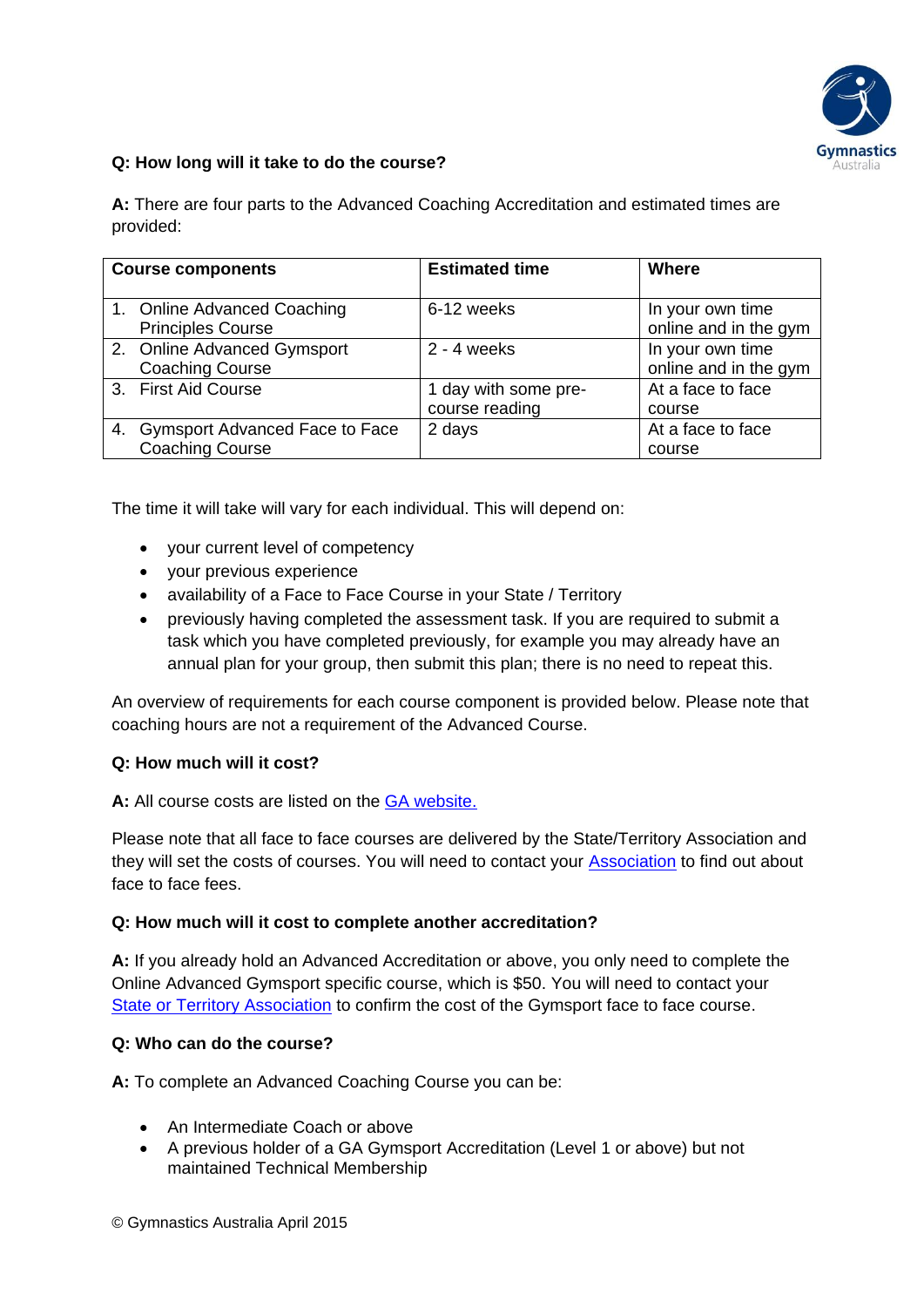## **Q: What will I learn in the Advanced Coaching Course?**



**A:** There are numerous topics that are covered in the Advanced Coaching Course. [Click](http://www.gymnastics.org.au/visageimages/Get_Involved/Coaches/Accreditation_by_level/Advanced_Accreditation/Advanced%20Coaching%20Course%20Content%20v%202.pdf)  [here](http://www.gymnastics.org.au/visageimages/Get_Involved/Coaches/Accreditation_by_level/Advanced_Accreditation/Advanced%20Coaching%20Course%20Content%20v%202.pdf) to read more or go to the Advanced Coaching Course tab on the Gymnastics Australia home page.

## **Q: How old do I have to be to complete the course?**

**A:** To complete the face to face component of an Advanced Coaching Course a coach must be 17 years of age but can complete the other components whilst under this age.

### **Q: How do I get started?**

**A:** To register for this course you need to follow four steps (shown in the image). Select the link to the [GA website](http://www.gymnastics.org.au/visageimages/Get_Involved/Coaches/Accreditation_by_level/Advanced_Accreditation/How%20to%20register%20for%20an%20Advanced%20Course%20v3.pdf) for an explanation of how to do this and for links to the LMS (Learning Management System) and application form.



## **Q: I can't find the course I'm looking for?**

**A:** If you are unable to find the Advanced Coaching Course you need to check you have undertaken the following steps.

- Created a profile in the LMS
- Completed the enrolment steps below
- If you have completed these steps and are still unable to purchase the Advanced Course please contact your [State/Territory Association](http://www.gymnastics.org.au/state-association-members.html) or Gymnastics Australia at [education@gymnastics.org.au](mailto:education@gymnastics.org.au)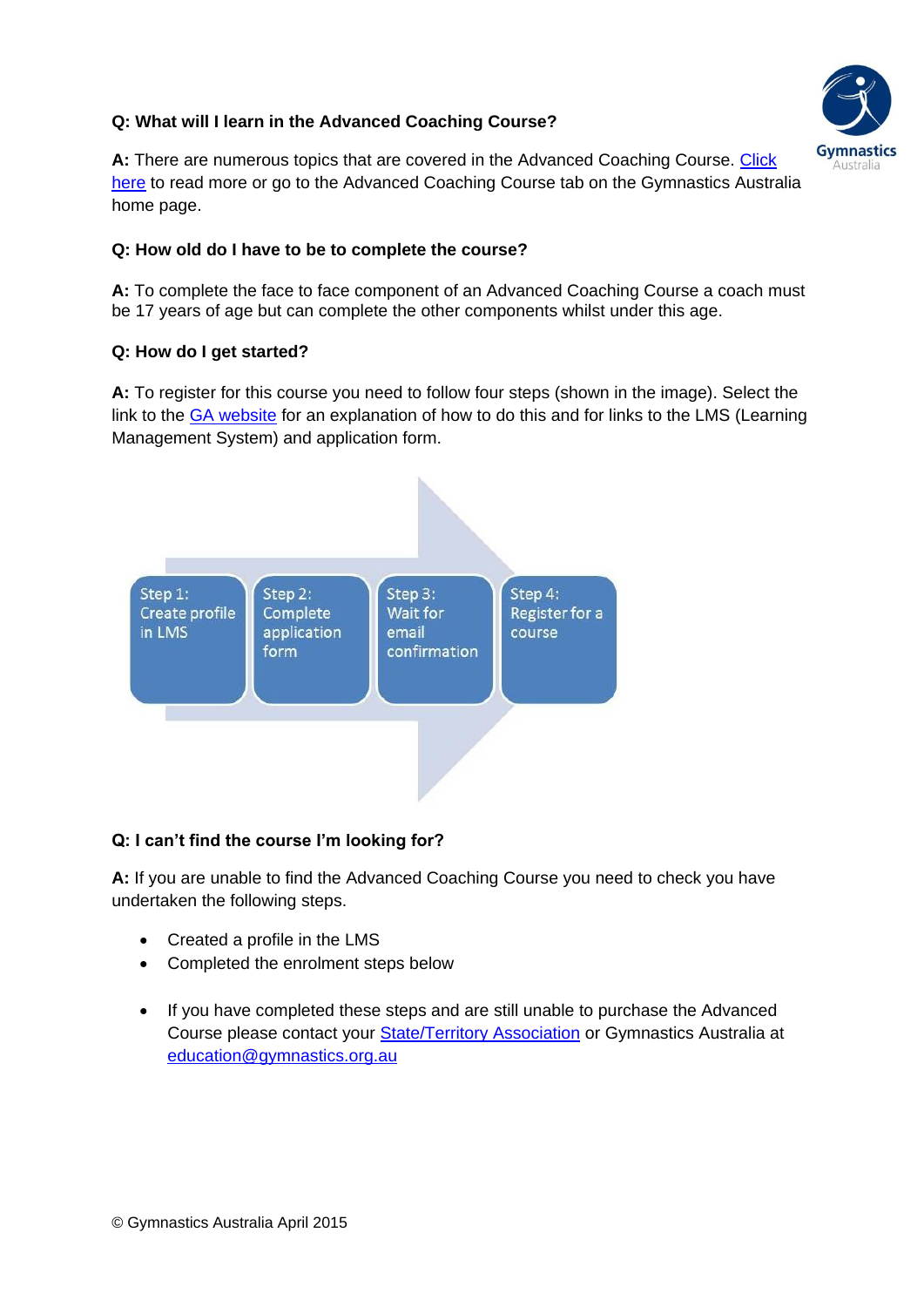# **Questions about the Advanced Face to Face (F2F) Course**



## **Q: What does the face to face course involve?**

**A:** The Advanced F2F Coaching Course is held over 2 full days with the content divided into 4 modules (please note that the tumbling course will be shorter). The F2F Courses are all conducted by the State / Territory Association. Your State may hold it over 2 different weekends or even 4 separate sessions.

The structure of the MAG / WAG face to face courses is outlined below.

| <b>MODULE 1:</b><br><b>ACROBATICS</b><br>Concepts of take-off,<br>impact, landing,<br>rotation, twisting<br>Tumbling<br>٠<br>Trampoline<br>٠<br>Vault<br>٠<br><b>Includes</b><br>٠<br>somersaults | <b>MODULE 2: SWING</b><br>Concepts of swing,<br>transfer of<br>momentum, tangent of<br>release<br><b>High bar</b><br>٠<br>Uneven bars<br>٠                         |                                                                                                                             |                                                                                                       |
|---------------------------------------------------------------------------------------------------------------------------------------------------------------------------------------------------|--------------------------------------------------------------------------------------------------------------------------------------------------------------------|-----------------------------------------------------------------------------------------------------------------------------|-------------------------------------------------------------------------------------------------------|
|                                                                                                                                                                                                   | <b>MODULE 3: PARALLEL</b><br><b>BARS</b><br>Concepts of swing.<br>transfer of<br>momentum, tangent of<br>release<br><b>Parallel bars</b>                           | <b>MODULE 4A: RINGS</b><br>Concepts of swing,<br>momentum, rotation<br>Rings specific<br>۰<br>strength<br><b>Rings</b><br>۰ | <b>MODULE 4B: POMMEL</b><br><b>HORSE</b><br>Concepts of swing.<br>stability, rotation<br>Pommel horse |
|                                                                                                                                                                                                   | <b>MODULE 3: POSTURE,</b><br>DANCE.<br><b>CHOREOGRAPHY</b><br>Concepts of posture,<br>impact<br>Posture<br>development<br><b>Dance skills</b><br>٠<br>Choreography | <b>MODULE 4: BEAM</b><br>Concepts of balance<br>and stability, rotation,<br>impact and landing<br><b>Beam</b>               | $\Box$                                                                                                |

For more information on the face to face course modules [click here.](https://dl.dropboxusercontent.com/u/78559832/ADV_F2F_Assessment/Advanced_F2F_Coaching_Information.pdf)

## **Q: How can I become an Advanced Coach if there are no face to face courses advertised?**

**A:** The face to face course is the **last** of 4 parts of the Advanced Course. Do not wait for the face to face course to be ready. Start the course now so that when a face to face course is advertised you are ready to apply.

## **Q: How do I know where the face to face courses are being delivered in my state/territory?**

A: To find out about the face to face course you will need to contact your State/Territory [Association](http://www.gymnastics.org.au/state-association-members.html) and they will provide you with further information on the location, date and time of the courses.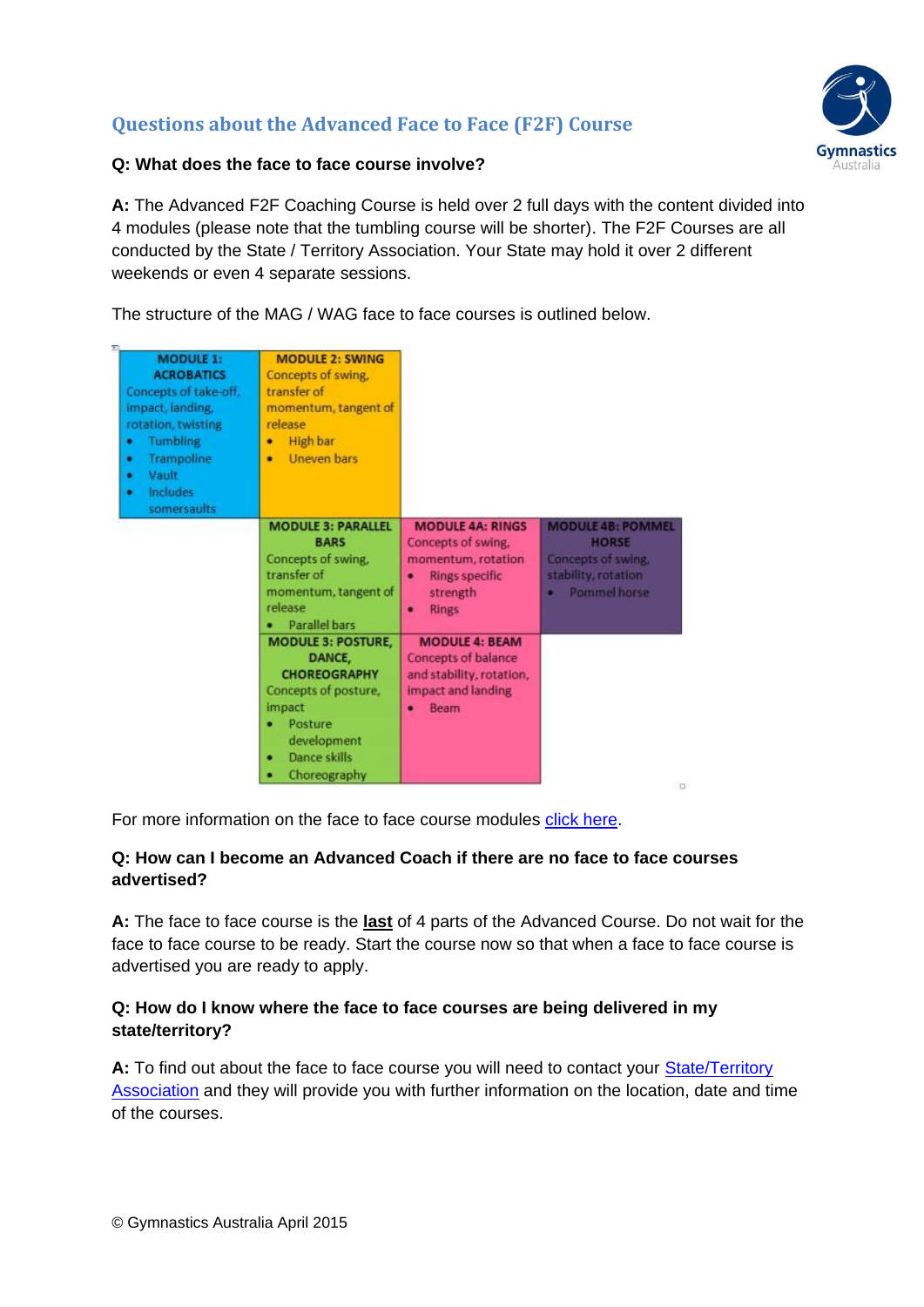# **Assessment and the Advanced Coach Accreditation**



## **Q: How am I going to be assessed?**

**A:** The assessments for the Advanced Coaching Course include:

- workplace activities in the two online courses
- workplace assessment tasks in the two online courses
- multiple choice style questions in the Gymsport online course
- assessment tasks at the Advanced Coaching Face to Face Course.

## **Q: When will I be assessed?**

**A:** The assessments for the Advanced Coaching Course will take place while coaching in the gym, the Online Advanced Coaching Courses (general principles and Gymsport specific) and during the Advanced Face to Face Course.

## **Q: What do the online workplace activities involve?**

**A:** The workplace activities are all practical activities for you to undertake in the gym whilst coaching. They take the form of

- mentoring a junior coach
- completing a spotting log book for your specific Gymsport
- a video self-analysis of your coaching in action.

Some of these activities will require assistance from your mentor.

### **Q: What do the online workplace assessment tasks involve?**

**A:** The workplace assessment tasks are all practical activities for you to undertake in the gym whilst coaching. There are three assessments:

- A physical preparation project (Online Advanced Coaching Principles Course)
- An annual planning project (Online Advanced Coaching Principles Course)
- A skill analysis project (Online Advanced Gymsport Coaching Course)

Some of these assessment tasks will require assistance from your mentor.

### **Q: What happens if I fail the face to face course assessment?**

**A:** You must participate in the face to face assessments during the Advanced Coaching Course. You need to be awarded competent on completion of the course. If you are deemed to be Not Yet Competent (NYC) you will receive a re-assessment notification with information on what you need to do and when to complete the assessment.

### **Q: What happens if I fail the assessment for the online course?**

**A:** You need to achieve 90% for the online quiz assessments. Your results will be recorded online. You will also need to submit both workplace activities and workplace assessment tasks. These must be uploaded to the LMS and assessed as competent for each of these tasks.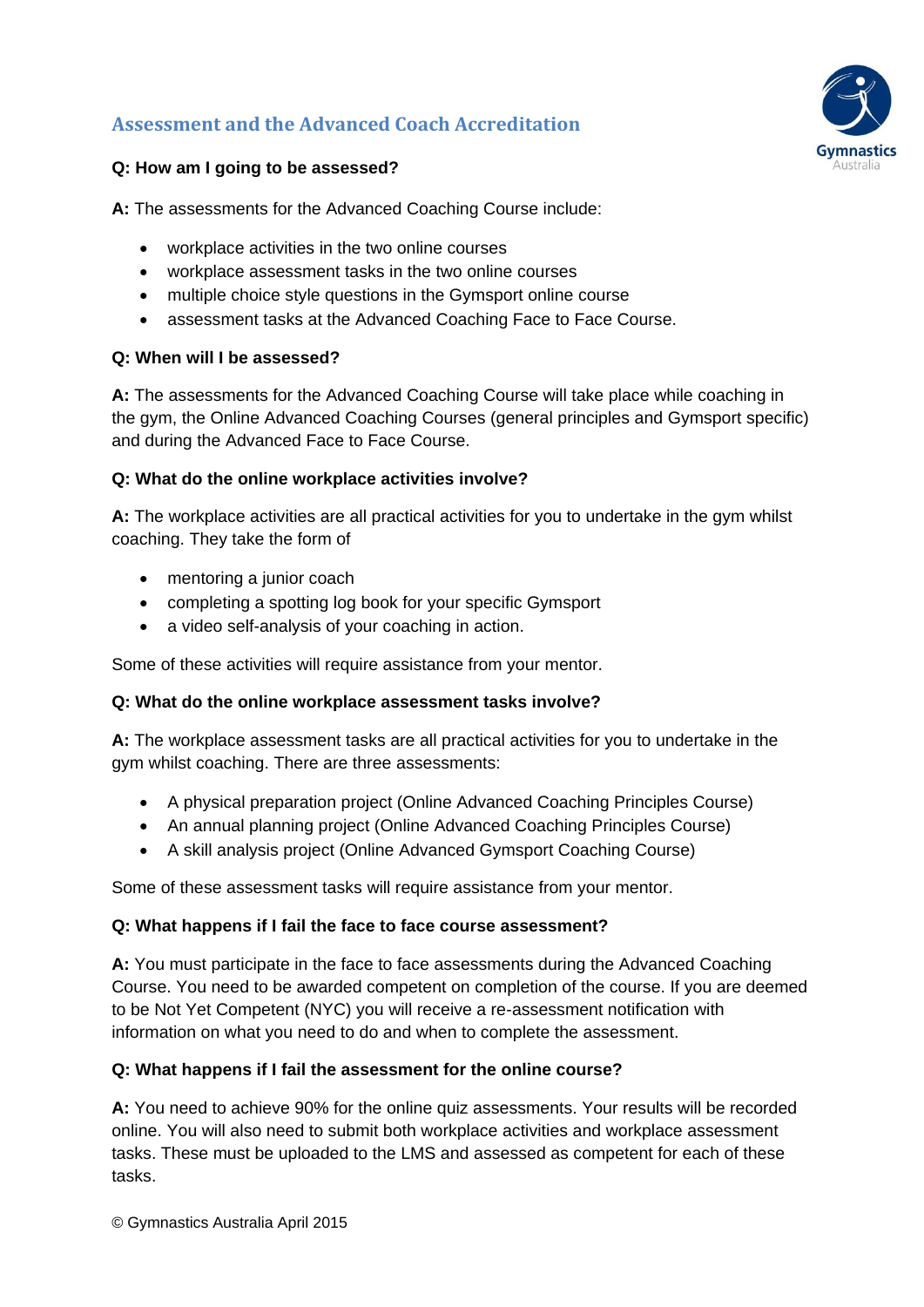## **The mentor and the Advanced Course**



### **Q: Why do I need a mentor?**

**A:** All candidates who sign up for the Advanced Coaching Course will need a mentor to work with during the advanced coaching process. The mentor will be there to guide and support the learning you undertake online. The mentor should:

- Hold an Advanced Coach Accreditation or above and where possible this should be relevant to the Gymsport
- Provide supervision and guidance for the trainee Advanced Coach, but does not need to provide direct supervision on a daily basis
- Assist with and undertake workplace assessment tasks with the trainee Advanced Coach
- Ensure the trainee Advanced Coach works within their level of competence
- Exercise a duty of care to the coach and participants.

#### **Q: Where do I find a mentor?**

**A:** You have a range of options for your mentor. It can be someone you see regularly such as in your Club or it can be someone who is a distance away from you but who you can talk to / Skype when you require guidance. It can be more than one person and may be from a different Gymsport. Click on the link to find out about [mentor requirements.](http://www.gymnastics.org.au/visageimages/Get_Involved/Coaches/Rules_and_Regs_for_Coaches/Supervision_and_mentoring/Mentor_Requirements.pdf)

#### **Q: What do I do if I cannot find a mentor for the Advanced Coaching Course?**

**A:** You must have a mentor to work through the Advanced Coaching process. If you are unable to access a mentor on your own it is recommended that you contact your [State/Territory Association](http://www.gymnastics.org.au/state-association-members.html) for some ideas or assistance in this area.

#### **Q: I am a mentor, what do I need to do?**

**A:** The mentor acts as an additional resource to work through the activities and assessment tasks with the Intermediate Coach. Notes for the mentor can be found in the [mentor](https://dl.dropboxusercontent.com/u/78559832/adv_cpc/UNIT_1/ADV_CPC_Assessment_Task_Mentor_handbook.pdf)  [handbook.](https://dl.dropboxusercontent.com/u/78559832/adv_cpc/UNIT_1/ADV_CPC_Assessment_Task_Mentor_handbook.pdf)

#### **Q: Is there training available to be a mentor?**

**A:** Gymnastics Australia does not provide customised training but utilises the resources provided by the Australian Sports Commission. Click on the links below:

- [Video links for mentor training](http://www.ausport.gov.au/participating/coaches/videos/mentor_training)
- [Information on mentor training](http://www.ausport.gov.au/participating/coachofficial/presenter/Mentor)

In addition your local sport and recreation department offer face to face mentor training courses for coaches and officials. Please contact your local department or your [State/Territory Association](http://www.gymnastics.org.au/state-association-members.html) for support.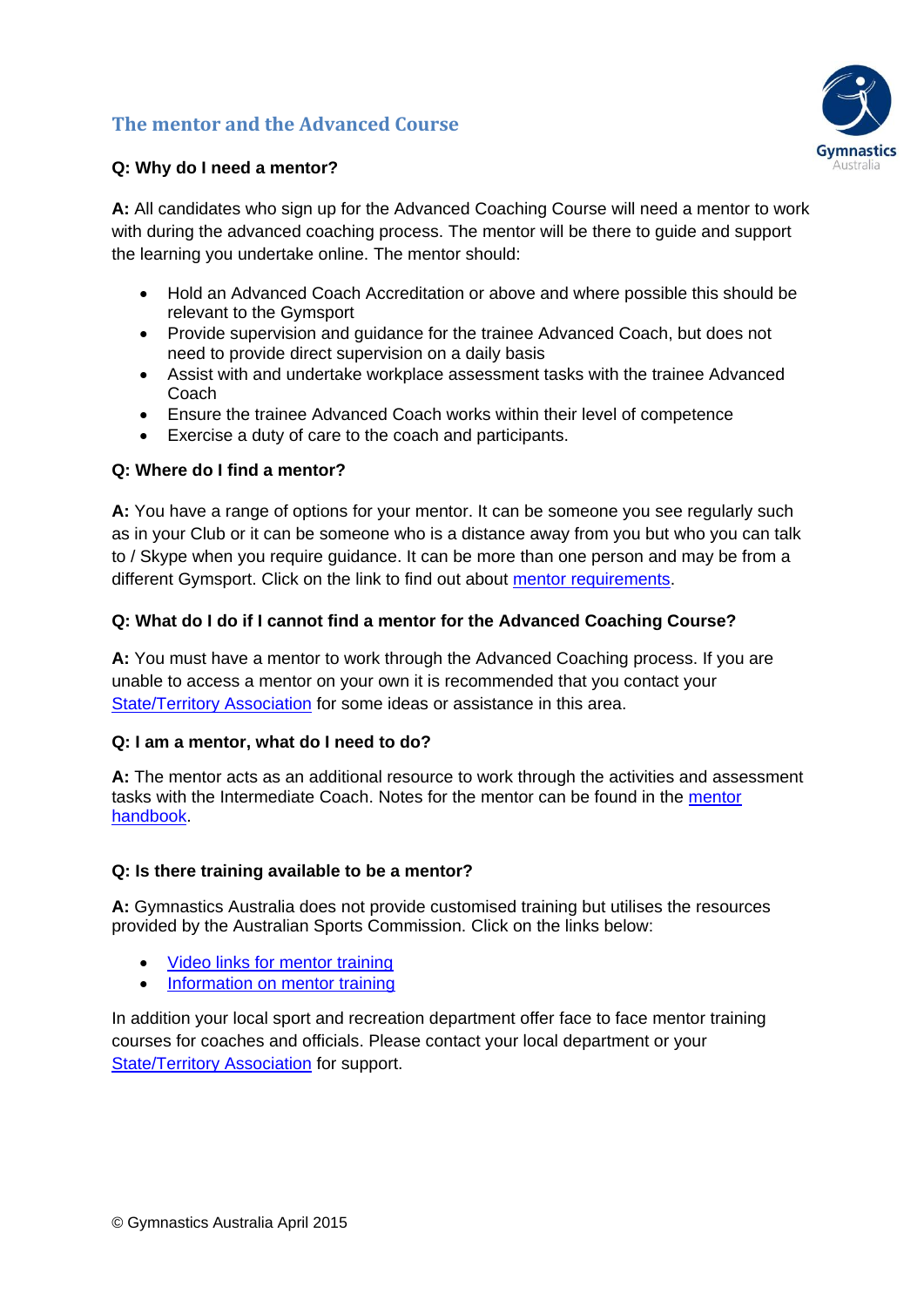## **Q: How do I complete the spotting log book if my mentor is not close by?**



**A:** If you don't have a mentor close by to assist you here are a few options:

- Visit another club and ask for assistance / to work with another coach
- Arrange with links to another club and use Skype or videos to assist
- During holidays visit other clubs either with your athletes or on your own
- Attend State Camps or workshops and either observe or participate
- Contact your State Education Coordinator to gain assistance to link with other coaches or programs.

#### **Q: I am an Administrator at the Club, where can I find info?**

**A:** There are a number of sources of information to support you:

- Click on the link to find out about [mentor requirements.](http://www.gymnastics.org.au/visageimages/Get_Involved/Coaches/Rules_and_Regs_for_Coaches/Supervision_and_mentoring/Mentor_Requirements.pdf)
- Your State/Territory Association
- View the resources provided by the Australian Sports Commission:
	- o [Video links for mentor training](http://www.ausport.gov.au/participating/coaches/videos/mentor_training)
	- o [Information on mentor training](http://www.ausport.gov.au/participating/coachofficial/presenter/Mentor)
- Contact your local sport and recreation department as they offer mentor training face to face courses for coaches and officials.